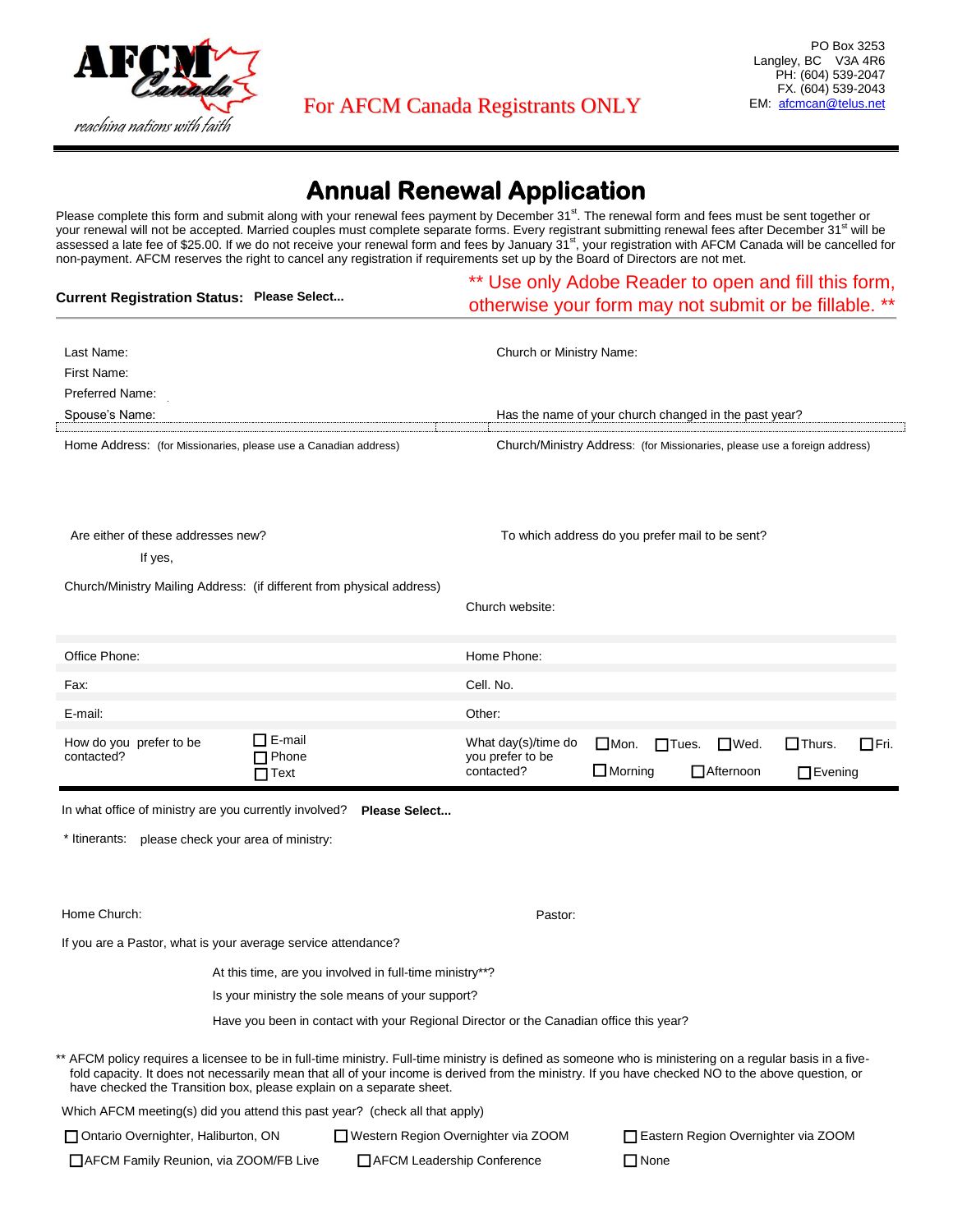Did you personally financially support AFCM this past year?

Are you an AFCM Family monthly Partner?

Did your church/ministry financially support AFCM this past year?

Does your church/ministry have Associate Church status with AFCM?

List other ministerial organizations you are Licensed and/or Ordained with:

Please give a brief summary of your ministry activities this past year including healings, salvations, etc. and special outreaches of your church or ministry:

Do you currently have: Children's program?

Youth program? AFCM Bible School?

Do you have a policy regarding background checks on those working with youth and children in the church?

Are background checks run on all those who work with children and youth at the church?

If no, please note that beginning June 2001, it became mandatory for all AFCM Associated Churches to have background checks run on any individual working with the youth and children of the church. This information must be kept on file at all times.

What are your goals for the church this next year?

In what way(s) could AFCM assist you in the coming year?

Have you committed or been accused, questioned, or investigated for child abuse, child neglect or child molestation in the past year?

Have you committed or been accused, questioned or investigated for spousal abuse in the past year?

Have you used any form of tobacco products, alcohol (including wine), or illegal drugs in the past year?

Have you been convicted of a felony in the past year?

Have you been involved in homosexual activities in the past year?

Have you been involved in an extramarital relationship/affair in the past year?

Is there anything in your life that would hinder your ministry at this time?

If you have answered Yes to any of the above questions, please give an explanation including dates and details here:

In order for a person to assume a leadership role in the Christian ministry, we feel that the highest standards of personal conduct are expected. This includes managing a happy and healthy home life and abstinence from the use of tobacco, alcohol (including wine), or illegal drugs.

Understanding our position on the matter, please indicate below your decision concerning our policy. **Please Select...**

I understand that if AFCM is notified that I have violated the above-stated policy, it will be grounds for immediate dismissal.